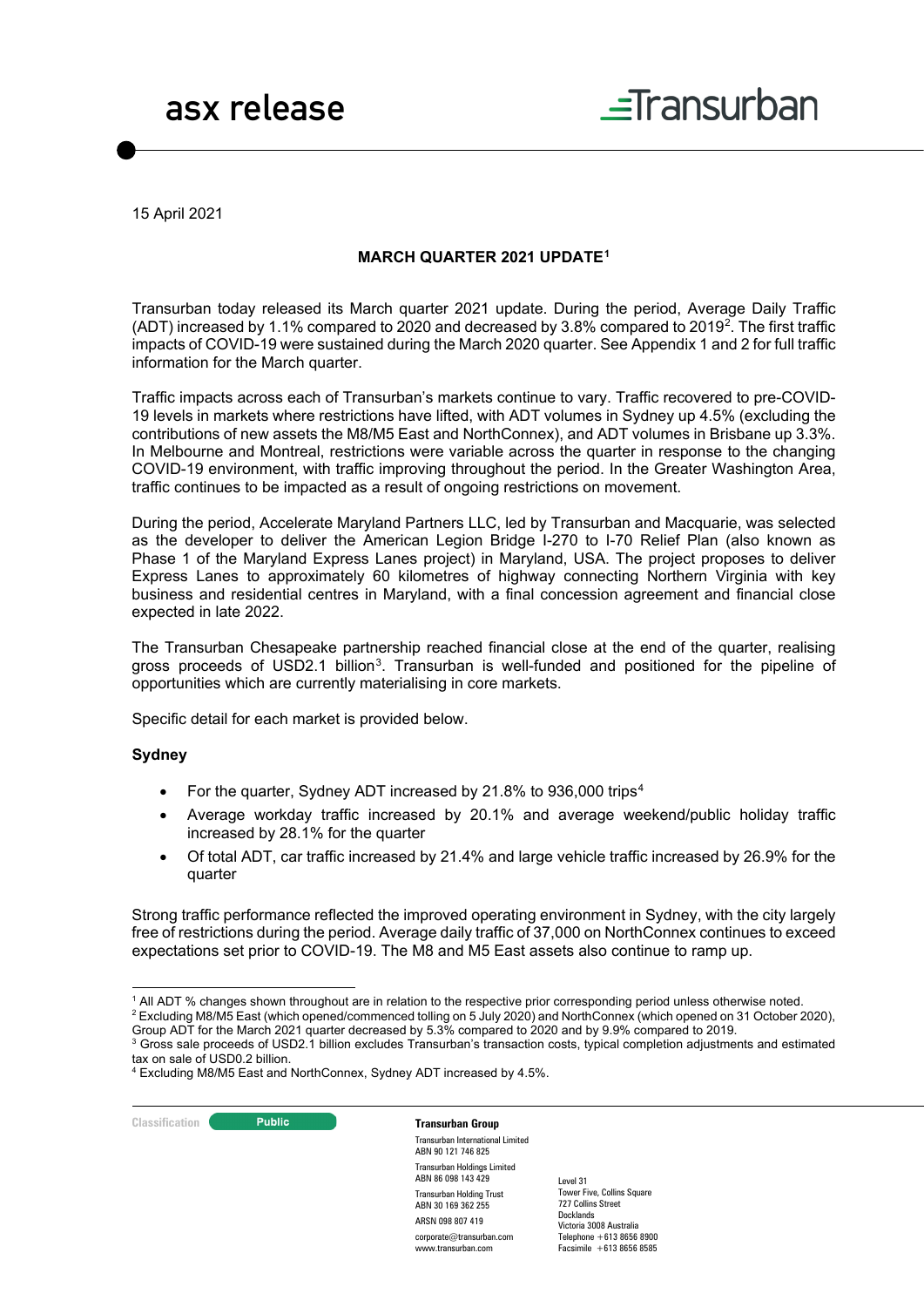Work on the WestConnex M4-M5 Link continues, with tunnel excavation now 90% complete and all tunnelling on track to be finished during 2021. The road pavement is now being laid and is progressing well. Mechanical and electrical fit out activities are also underway across the tunnels.

### **Melbourne**

- For the quarter, Melbourne ADT decreased by 15.2% to 675,000 transactions
- Average workday traffic decreased by 15.3% and average weekend/public holiday traffic decreased by 14.7% for the quarter
- Of total ADT, car traffic decreased by 18.5% and large vehicle traffic decreased by 2.6% for the quarter

Traffic in Melbourne was again impacted by restrictions enforced during the quarter, including a period of lockdown and masks enforced indoors. Large vehicle traffic continued to prove more resilient to the conditions than cars. Since restrictions were lifted in mid-February, traffic volumes have improved.

On the West Gate Tunnel Project, an intensive summer works program was completed on the West Gate Freeway, delivering major interchange upgrades and rebuilding bridges that span the freeway to make way for the four new lanes. Potential spoil disposal sites are at various stages of approvals, with two sites receiving both environmental and planning approvals. Tunnelling commencement requires the D&C subcontractor to conclude its tender process, site(s) completing the necessary preparatory works in line with their approval conditions and commercial matters being advanced. Transurban remains committed to working with the D&C subcontractor and Victorian Government.

## **Brisbane**

- For the quarter, Brisbane ADT increased by 3.3% to 403,000 trips
- Average workday traffic increased by 2.8% and average weekend/public holiday traffic increased by 6.3% for the quarter
- Of total ADT, car traffic increased by 3.5% and large vehicle traffic increased by 2.8% for the quarter

Strong traffic performance was also recorded in Brisbane despite two short lockdowns occurring in January and at the end of March, with the city largely free of restrictions outside of these periods. The Logan Motorway continues to be the network's best performing asset, benefiting from the additional capacity provided as a result of the Logan Enhancement Project which completed in 2019.



Transurban International Limited ABN 90 121 746 825 Transurban Holdings Limited ABN 86 098 143 429 Transurban Holding Trust ABN 30 169 362 255 ARSN 098 807 419 corporate@transurban.com

www.transurban.com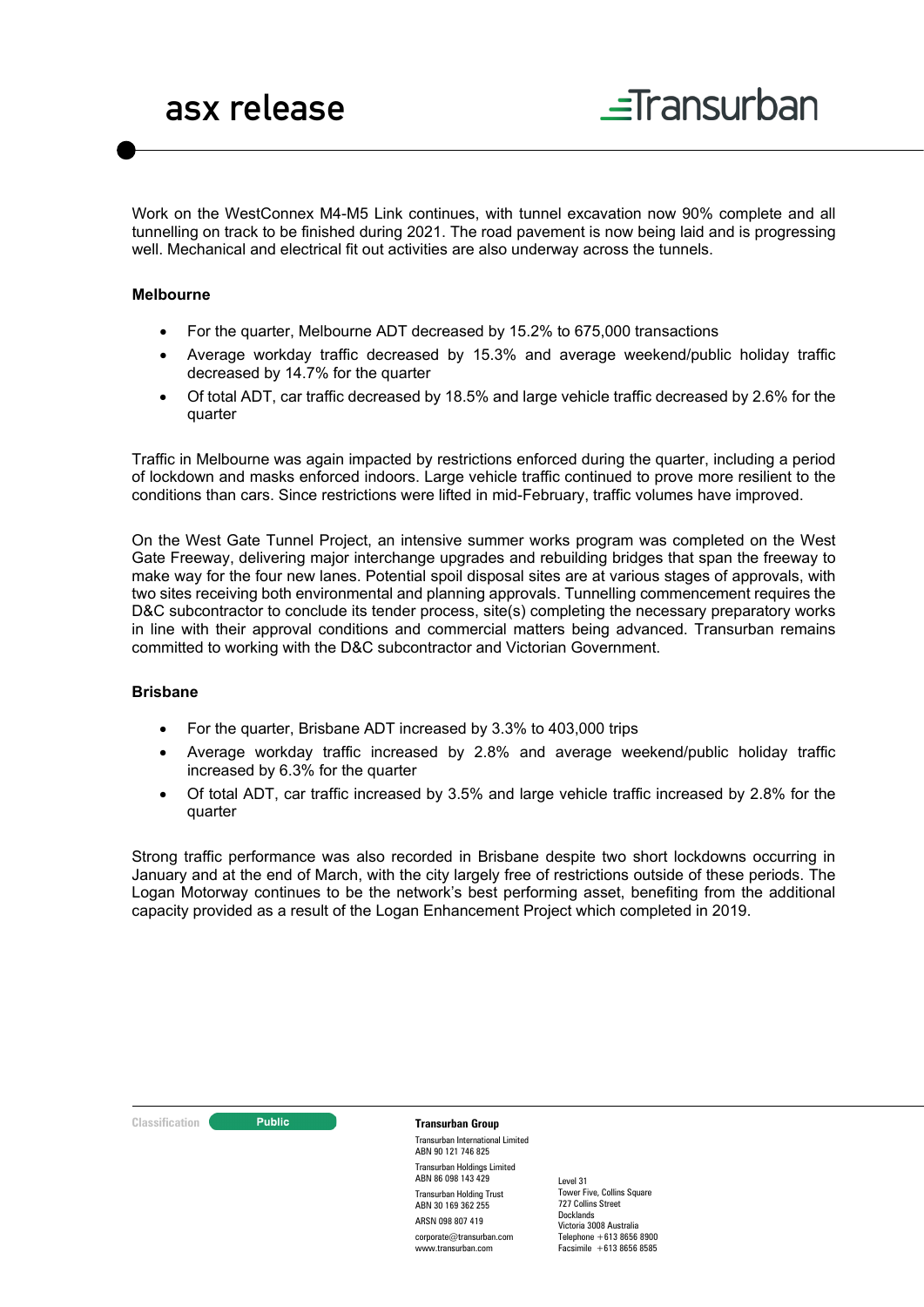#### **North America**

- For the quarter, North America ADT decreased by 26.9% to 101,000 trips
- The average dynamic toll price for the quarter decreased by 15.9% to US\$6.95 on the 95 Express Lanes
- The average dynamic toll price for the quarter decreased by 33.4% to US\$3.49 on the 495 Express Lanes
- For the 12 months to 31 March 2021, peak traffic in the peak direction on the A25 was 2,592 vehicles per hour

Restrictions in movement in the Greater Washington Area continue to impact traffic and pricing on the Express Lanes assets which are still down on pre-COVID-19 levels, although volumes did improve throughout the quarter. A Safer at Home Order remains in place in Virginia, however the vaccine rollout is progressing quickly and approximately one in three adults were vaccinated with at least one dose at the end of the period<sup>[5](#page-2-0)</sup>. ADT on the A25 in Montreal was down 4.8% for the quarter, during which time some restrictions were in place for much of the period, including a curfew.

Work is continuing on drainage, earthworks, and bridge structures for flyover ramps on the Fredericksburg Extension project, and infrastructure for the tolling and communications system has been progressed. On the 495 Northern Extension project, the process to select a design-build contractor continues and the environmental assessment for the project is nearing conclusion.

Full traffic information for the March quarter is attached.

Transurban will hold its annual Investor Day on Monday, 3 May 2021 in a virtual format. Visit the [Transurban Investor Day Hub](https://www.transurban.com/investor-day-2021) to pre-register for the event.

**Investor enquiries** Tess Palmer Head of Investor Relations +61 458 231 983

**Media enquiries** Josie Brophy Manager, Media and Communications +61 447 445 546

Sarah Chapman Manager, Media, Government and Industry +61 447 445 546

This announcement is authorised by Transurban CEO, Scott Charlton.

<span id="page-2-0"></span><sup>5</sup> Source: Office of the Governor of Virginia press release dated April 1, 2021.

**Classification Constitution Transurban Group** 

Transurban International Limited ABN 90 121 746 825 Transurban Holdings Limited ABN 86 098 143 429 Transurban Holding Trust ABN 30 169 362 255 ARSN 098 807 419 corporate@transurban.com www.transurban.com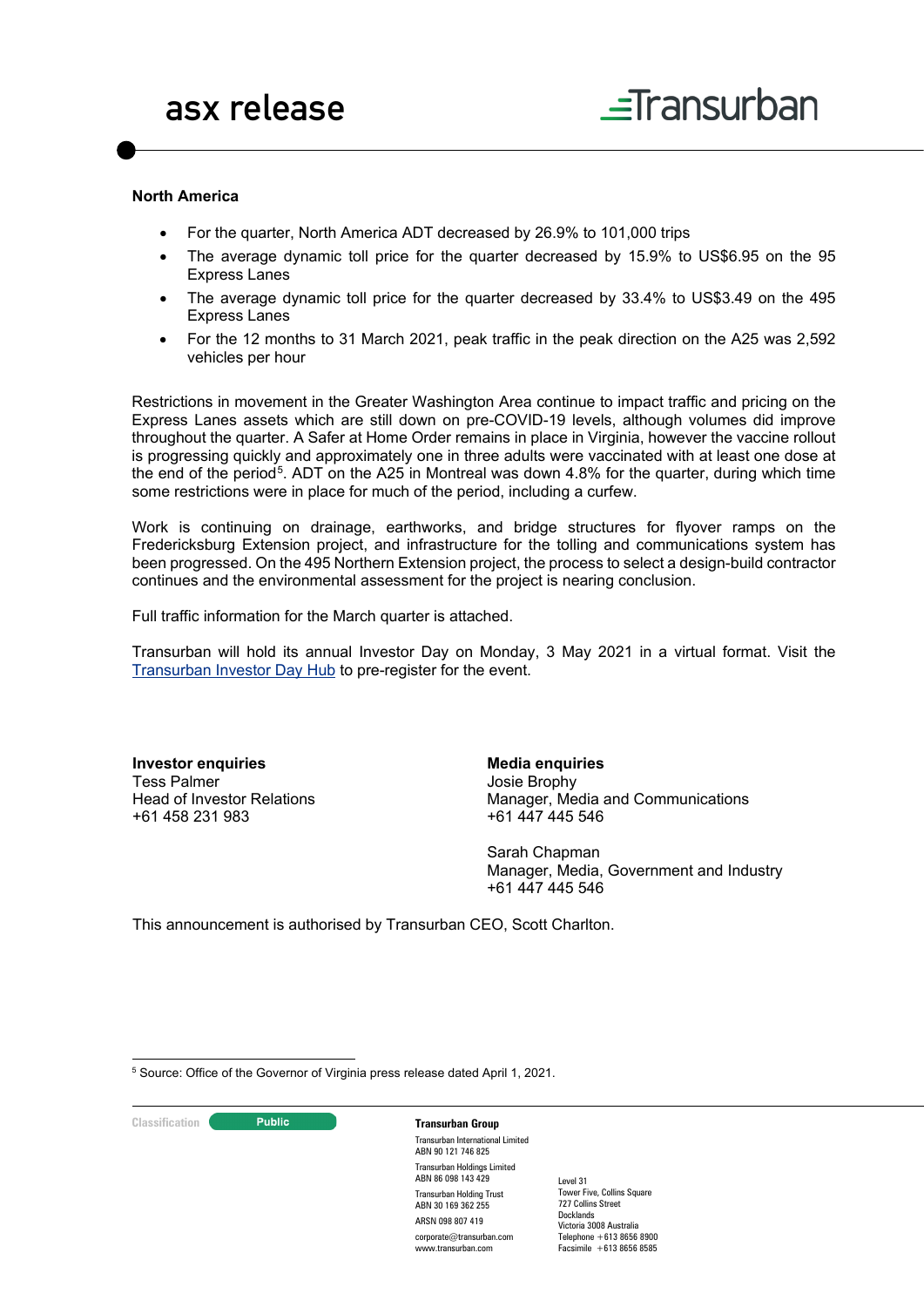

# **Appendix 1:**

Traffic performance

| $ADT6$ ('000)       | March 21 quarter | <b>YTD FY21</b> |
|---------------------|------------------|-----------------|
| Sydney <sup>7</sup> | 936              | 917             |
| Melbourne           | 675              | 529             |
| <b>Brisbane</b>     | 403              | 400             |
| North America       | 101              | 107             |
| Group               | 2,115            | 1,953           |

| ADT % change<br>vs March 20 | March quarter | YTD        |
|-----------------------------|---------------|------------|
| Sydney <sup>8</sup>         | 21.8%         | 12.8%      |
| Melbourne                   | $(15.2\%)$    | (37.2%)    |
| <b>Brisbane</b>             | 3.3%          | $(2.9\%)$  |
| North America               | $(26.9\%)$    | (28.7%)    |
| Group                       | 1.1%          | $(11.9\%)$ |

| ADT % change<br>vs March 19 | March quarter | YTD        |
|-----------------------------|---------------|------------|
| Sydney <sup>9</sup>         | 15.5%         | 12.5%      |
| Melbourne                   | $(20.9\%)$    | $(38.1\%)$ |
| <b>Brisbane</b>             | 1.1%          | $(1.3\%)$  |
| North America               | (25.3%)       | (25.2%)    |
| Group                       | $(3.8\%)$     | $(11.9\%)$ |

- $6$  Individual asset ADT figures may not add to regional ADT totals due to rounding.
- <span id="page-3-1"></span><span id="page-3-0"></span> $^7$  Excluding NorthConnex and M8/M5 East, Sydney March 2021 quarter ADT was 803,000 and Sydney FY21 YTD ADT was 785,000.
- $^8$  Excluding NorthConnex and M8/M5 East, Sydney FY21 YTD ADT decreased by 3.5% compared to FY20 YTD.

<span id="page-3-3"></span><span id="page-3-2"></span> $^9$  Excluding NorthConnex and M8/M5 East, Sydney FY21 YTD ADT decreased by 3.7% compared to FY19 YTD.

#### **Classification Constitution Transurban Group**

Transurban International Limited ABN 90 121 746 825 Transurban Holdings Limited ABN 86 098 143 429 Transurban Holding Trust ABN 30 169 362 255 ARSN 098 807 419 corporate@transurban.com www.transurban.com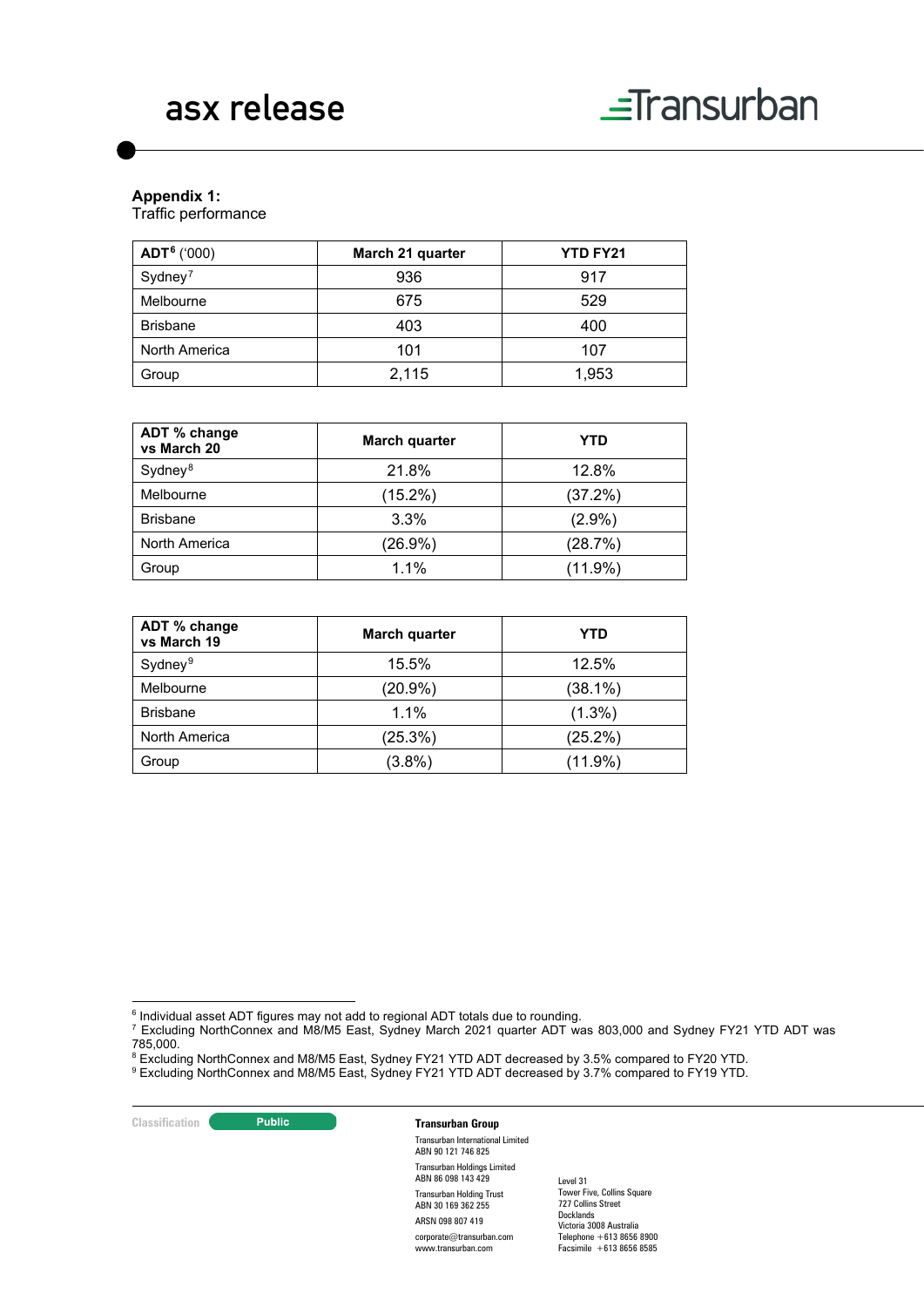#### **Appendix 2:**

Traffic data – March quarter average daily trips  $(000)^{10}$  $(000)^{10}$  $(000)^{10}$ 

| <b>Asset</b>                   | Ownership | <b>Mar 19</b><br>quarter | <b>Mar 20</b><br>quarter | <b>Mar 21</b><br>quarter | %<br>change<br>vs Mar<br>19 | $\frac{9}{6}$<br>change<br>vs Mar<br>20 | % large<br>vehicle<br>traffic <sup>11</sup> |
|--------------------------------|-----------|--------------------------|--------------------------|--------------------------|-----------------------------|-----------------------------------------|---------------------------------------------|
| Hills M <sub>2</sub>           | 100%      | 135                      | 119                      | 130                      | $(3.4\%)$                   | 9.3%                                    | 7.8%                                        |
| M5 West Motorway               | 100%      | 158                      | 153                      | 160                      | 1.6%                        | 4.6%                                    | 7.4%                                        |
| Lane Cove Tunnel/MRE           | 100%      | 94                       | 81                       | 83                       | $(11.1\%)$                  | 3.0%                                    | 4.1%                                        |
| <b>Cross City Tunnel</b>       | 100%      | 40                       | 38                       | 39                       | $(2.8\%)$                   | 2.0%                                    | 2.0%                                        |
| M1 Eastern Distributor         | 75.1%     | 59                       | 54                       | 51                       | $(14.3\%)$                  | $(5.9\%)$                               | 3.5%                                        |
| Westlink M7 <sup>12</sup>      | 50%       | 189                      | 176                      | 188                      | $(0.6\%)$                   | 6.4%                                    | 13.4%                                       |
| <b>NorthConnex</b>             | 50%       | n/a                      | n/a                      | 37                       | n/a                         | n/a                                     | 16.9%                                       |
| $M4^{13}$                      | 25.5%     | 137                      | 148                      | 152                      | 11.1%                       | 3.2%                                    | 8.1%                                        |
| M8/M5 East <sup>14</sup>       | 25.5%     | n/a                      | n/a                      | 96                       | n/a                         | n/a                                     | 8.5%                                        |
| CityLink <sup>15</sup>         | 100%      | 854                      | 796                      | 675                      | $(20.9\%)$                  | $(15.2\%)$                              | 24.1%                                       |
| Gateway Motorway               | 62.5%     | 116                      | 114                      | 110                      | $(5.4\%)$                   | $(3.5\%)$                               | 23.9%                                       |
| Logan Motorway                 | 62.5%     | 162                      | 167                      | 185                      | 14.4%                       | 10.9%                                   | 28.3%                                       |
| AirportlinkM7                  | 62.5%     | 61                       | 56                       | 52                       | $(15.6\%)$                  | $(7.0\%)$                               | 19.3%                                       |
| Clem7                          | 62.5%     | 28                       | 24                       | 26                       | $(7.2\%)$                   | 6.2%                                    | 19.5%                                       |
| Legacy Way                     | 62.5%     | 20                       | 19                       | 20                       | $(0.5\%)$                   | 4.8%                                    | 21.2%                                       |
| Go Between Bridge              | 62.5%     | 11                       | 10                       | 10                       | $(9.9\%)$                   | 2.3%                                    | 14.3%                                       |
| 95 Express Lanes <sup>16</sup> | 100%      | 46                       | 55                       | 35                       | (25.3%)                     | $(37.2\%)$                              | n/a <sup>17</sup>                           |
| 495 Express Lanes              | 100%      | 43                       | 39                       | 24                       | $(42.8\%)$                  | (37.5%)                                 | n/a <sup>17</sup>                           |
| A25                            | 100%      | 47                       | 45                       | 42                       | $(9.6\%)$                   | $(4.8\%)$                               | 11.9%                                       |

<span id="page-4-2"></span><sup>12</sup> Average tolled trip length was 12.8 kilometres for the March 2021 quarter on Westlink M7.

<span id="page-4-5"></span> $15$  CityLink traffic reported as average daily transactions ('000).

**Classification Transurban Group** 

Transurban International Limited ABN 90 121 746 825 Transurban Holdings Limited ABN 86 098 143 429 Transurban Holding Trust ABN 30 169 362 255 ARSN 098 807 419 corporate@transurban.com www.transurban.com

<span id="page-4-0"></span><sup>&</sup>lt;sup>10</sup> Transurban improved the calculation of ADT during the June 2020 quarter. Traffic measurement involves the correlation of images and tags from detected vehicles. Reporting improvements enabled faster removal of duplicate trips, for example, where multiple tags are detected in a vehicle. The change to the calculation resulted in reported ADT reducing for some assets, by a maximum of 1%. ADT for prior corresponding periods was restated for comparative purposes. This ADT reporting change had no impact on revenue.

<span id="page-4-1"></span><sup>&</sup>lt;sup>11</sup> % large vehicle traffic based on March 2021 quarter.

<span id="page-4-4"></span><span id="page-4-3"></span><sup>&</sup>lt;sup>13</sup> Average tolled trip length was 7.7 kilometres for the March 2021 quarter on M4. The New M4 Tunnels opened in July 2019. <sup>14</sup> Average tolled trip length was 9.1 kilometres for the March 2021 quarter on M8/M5 East. Disclosed average tolled trip length is adjusted to reflect the adoption of equalisation factors from the concession agreement which are designed to make tolls consistent across the M8 and M5 East motorways despite having slightly different asset lengths.

<span id="page-4-6"></span><sup>&</sup>lt;sup>16</sup> 95 Express Lanes concession includes the 395 Express Lanes which opened in November 2019.

<span id="page-4-7"></span><sup>&</sup>lt;sup>17</sup> Vehicles with more than two axles, excluding buses and emergency vehicles, are not allowed to access the Express Lanes.